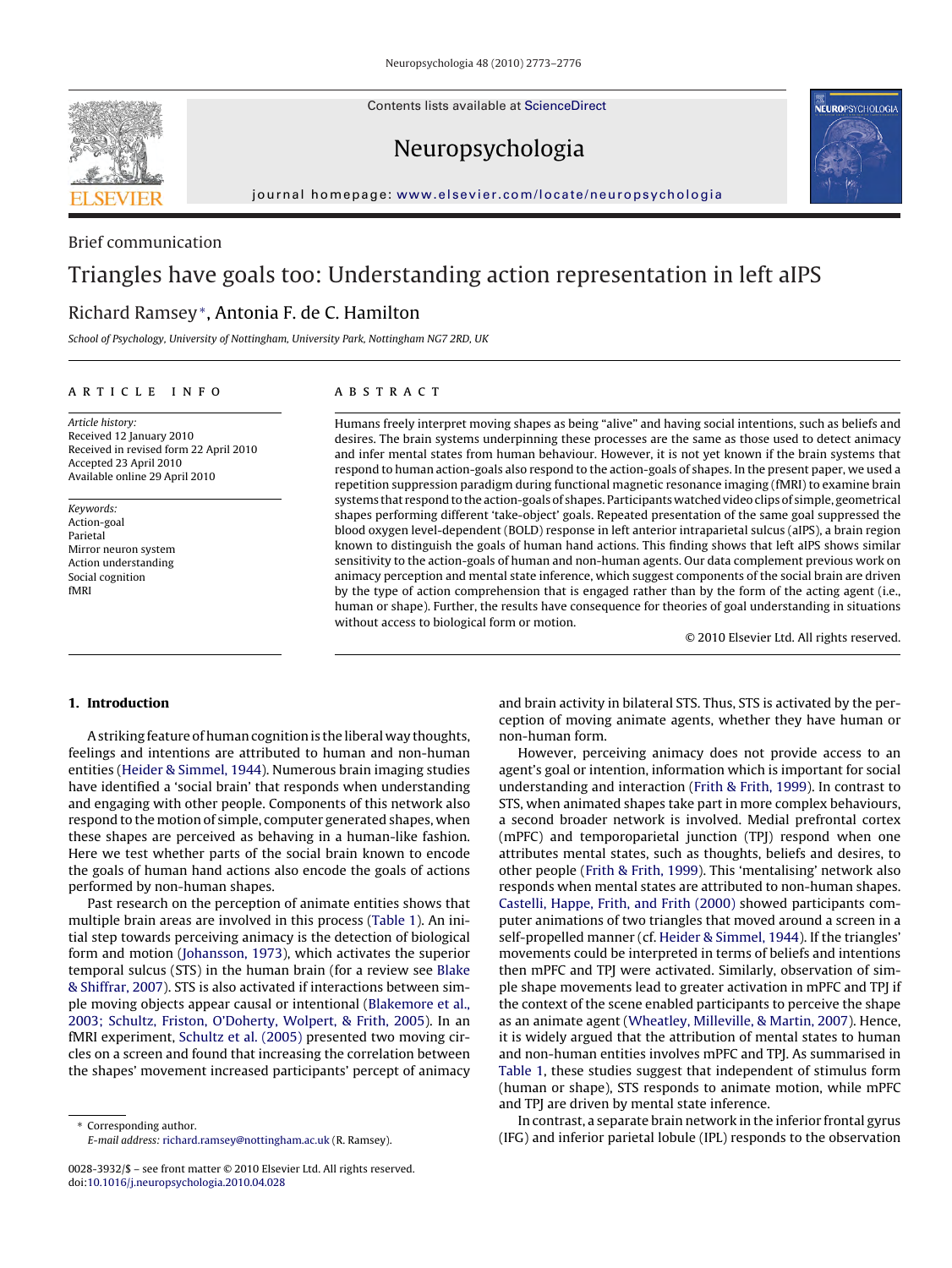# <span id="page-1-0"></span>**Table 1**

|  | Literature summary. |
|--|---------------------|
|--|---------------------|

|       |                              | Action type                |                      |                              |  |
|-------|------------------------------|----------------------------|----------------------|------------------------------|--|
|       |                              | Moving/walking             | Goal-directed action | Mentalising                  |  |
| Actor | Human form<br>Animate shapes | MTG and STS<br>MTG and STS | aIPS. IPL and IFG    | mPFC and TPJ<br>mPFC and TPJ |  |

Abbreviations: MTG, middle temporal gyrus; STS, superior temporal sulcus; aIPS, anterior intraparietal sulcus; IPL, inferior parietal lobule; IFG, inferior frontal gyrus; mPFC, medial prefrontal cortex; TPJ, temporoparietal junction.

of human actions, in particular goal-directed hand actions ([Grèzes](#page-3-0) [& Decety, 2001\).](#page-3-0) This frontoparietal network (FPN) is also active when participants perform and imitate hand actions and is sometimes referred to as the human mirror neuron system [\(Rizzolatti](#page-3-0) [& Craighero, 2004\).](#page-3-0) Unlike STS, mPFC and TPJ, activation of the FPN may be specific to human actions. Some evidence suggests that IFG is activated only by perception of humans, not non-human agents [\(Tai, Scherfler, Brooks, Sawamoto, & Castiello, 2004\).](#page-3-0) Similarly, behavioural evidence using a motor interference task, which is likely to involve the FPN, show interference from observation of human but not robotic actions [\(Kilner, Paulignan, & Blakemore,](#page-3-0) [2003\).](#page-3-0) However, other neuroimaging evidence shows equivalent activation of the FPN for actions performed by a human and a humanoid robot ([Gazzola, Rizzolatti, Wicker, & Keysers, 2007\).](#page-3-0) Thus, claims for activation of the FPN by non-human agents are mixed, and the response of the FPN to observation of goal-directed actions performed by non-human shapes is unknown (see ? in Table 1). The current paper addresses this gap in the literature.

Previously, we have shown that part of the FPN, left anterior intraparietal sulcus (aIPS), distinguishes the goal of object-directed hand actions ([Hamilton & Grafton, 2006, 2007\).](#page-3-0) Here, we use a similar paradigm to test if the same brain region encodes the goals of non-human shapes.We predict that, if the perception of social stimuli is driven by the type of action or mental state rather than the form of stimulus (human or shape), then aIPS should be sensitive to the goals of non-human shapes. In contrast, if aIPS and the wider FPN respond only to the observation of human actions, then the goals of non-human shapes should be processed elsewhere in the brain.

#### **2. Materials and methods**

Twenty-eight participants (14 male, mean age 25.9 years) gave informed consent. Participants watched movie clips showing an animated shape move around an obstacle towards one of two objects, pause and return to the start location with the object (Fig. 1). The two objects comprised one food (e.g., cookie) and one nonfood item (e.g., keys) in order to distinguish two possible goals (i.e., 'take-cookie' or 'take-keys'), while the obstacle consisted of four circles. The shape's trajectory had a linear velocity profile unlike biological motion, which has a minimum-jerk trajectory [\(Hogan, 1984\).](#page-3-0) To induce the perception of animacy the shapes appeared self-

propelled and included small variations in size and movement direction [\(Premack,](#page-3-0) [1990; Tremoulet & Feldman, 2000;](#page-3-0) [supplemental video S1\).](#page-3-0) Three shapes (purple star, turquoise triangle, blue diamond) performed as 'actors' in each of three functional runs. Movies were 4 s long and 640 pixels wide by 480 pixels high. All stimuli were created in Microsoft Powerpoint and presented with Cogent running under Matlab 6.5.

Movies were sequenced to obtain one-back repetition suppression (Fig. 1) and for comparison with studies of brain systems for human goal-directed action, scanning and data analysis were performed using near-identical procedures [\(Hamilton](#page-3-0) [& Grafton, 2006, 2007\).](#page-3-0) Sequences of nine movies always started with a 'new' clip followed by eight clips depicting a novel (n) or repeated (r) goal (G) or trajectory (T). Following a sequence, participants answered a question to maintain alertness. Each participant completed 168 RS trials, which evenly filled a  $2 \times 2$  factorial design for Goal and Trajectory, novel and repeated. Scanning was performed in a 3T Phillips Achieva scanner using an 8 channel-phased array head coil with 40 slices per TR  $(3 \text{ mm thickness})$ ; TR: 2500 ms; TE: 40 ms; flip angle:  $80^\circ$ ; FOV: 19.2 cm, matrix:  $64 \times 64$ . 132 brain images were stored on each of 3 functional runs. Data were realigned, unwarped, normalised to the MNI template with a resolution of  $3$  mm  $\times$   $3$  mm  $\times$   $3$  mm and spatially smoothed (8 mm) using SPM8 software. A design matrix was fitted for each participant with regressors for each movie type (nGnT, nGrT, rGnT, rGrT, new and question). Each trial was modelled as a boxcar with the duration of that movie convolved with the standard hemodynamic response function.<br>The

main effect of Goal was calculated (novel > repeated; nGnT + nGrT − rGrT − rGnT) in a random effects analysis. Consistent with our a priori hypothesis, a small volume correction was applied using a 10 mm sphere localised on the peak coordinate for left aIPS found previously ([Hamilton & Grafton,](#page-3-0) [2006\).](#page-3-0) Correction for multiple comparisons was performed at the cluster level ([Friston, Worsley, Frackowiak, Mazziotta, & Evans, 1994\),](#page-3-0) using a voxel-level threshold of  $p < 0.005$  and 10 voxels and a cluster-level correction of  $p < 0.05$ . In addition, the main effect of Trajectory (novel > repeated) and the interaction between goal and trajectory were calculated.

### **3. Results**

Left aIPS showed significant RS for the identity of the objectgoal taken by a shape: the response to a novel goal was suppressed when the next movie showed the same goal, even with a different motion trajectory [\(Fig. 2\).](#page-2-0) The cluster-peak was 5 mm [\(Hamilton &](#page-3-0) [Grafton, 2007\) a](#page-3-0)nd 10 mm ([Hamilton & Grafton, 2006\)](#page-3-0) from peaks previously found for human hand actions and no other brain region met corrected thresholds ([Table 2\).](#page-2-0) No brain regions showed RS for trajectory at the corrected threshold and only one region – the left frontal eye fields – met the uncorrected threshold ([Table 2\).](#page-2-0)



Fig. 1. Stimulus sequencing. Each video showed an animated shape move around an obstacle (four red circles) towards one of two objects, pause and return to the start location with the object. Target objects were always one food item and one non-food item. In the example shown, a triangle takes keys or a cookie in each clip. Sequences of nine movies always started with a 'new' clip followed by eight clips depicting a novel (n) or repeated (r) goal (G) or trajectory (T). Novelty was defined relative to the previous movie in a one-back design. Following a sequence, participants answered a question to maintain alertness. (For interpretation of the references to color in this figure legend, the reader is referred to the web version of the article.)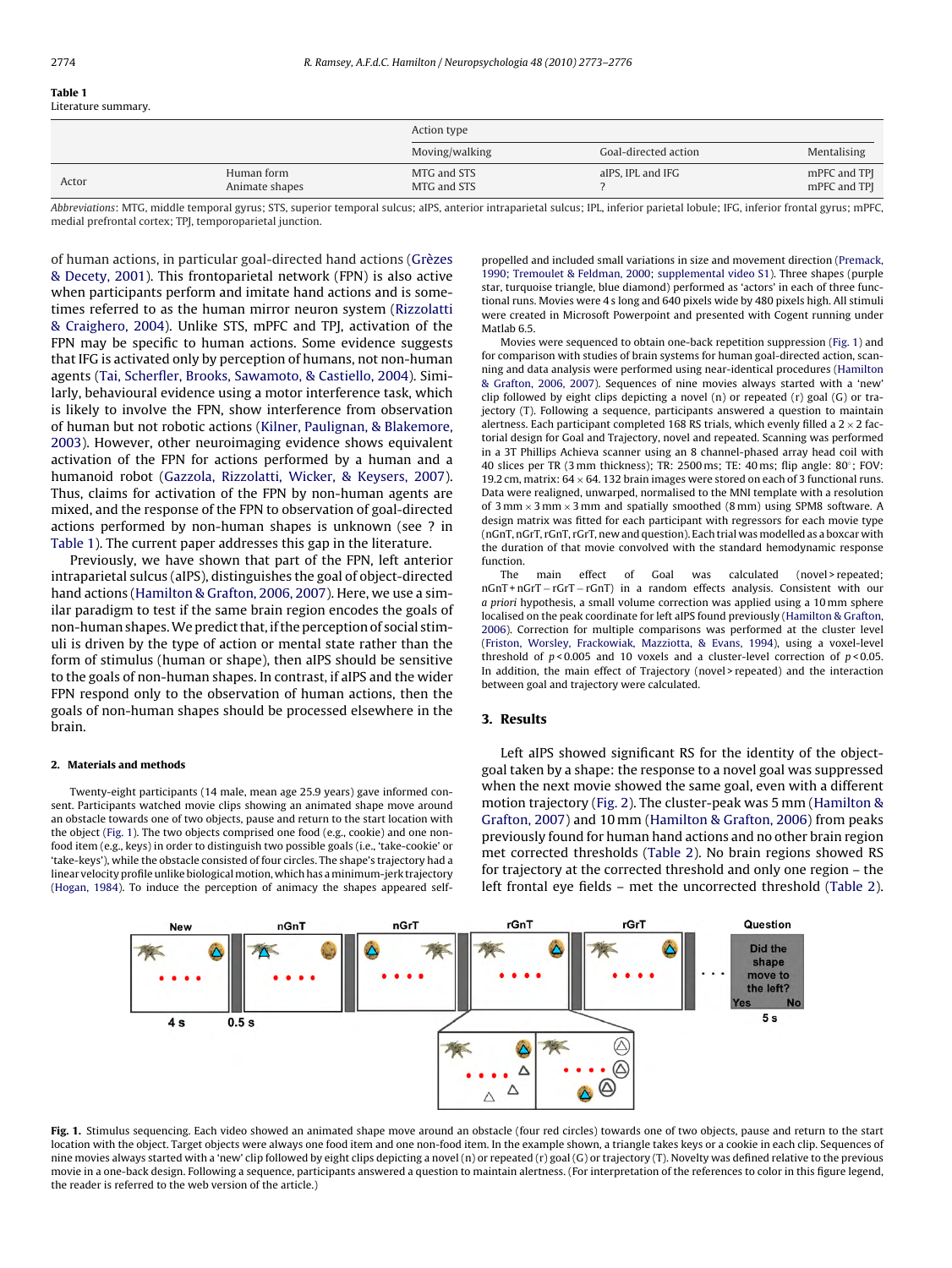<span id="page-2-0"></span>

Fig. 2. Repetition suppression for goal. Significant suppression (p < 0.05 corrected,  $t > 2.77$ ) was seen for repeated goal (white bars) compared to novel goal (blue bars) in left anterior intraparietal sulcus. (For interpretation of the references to color in this figure legend, the reader is referred to the web version of the article.)

#### **Table 2**

Brain regions showing RS for goal and RS for trajectory.

| Region                                                                   | Number of<br>voxels | T    | <b>MNI</b> coordinates |               |     |
|--------------------------------------------------------------------------|---------------------|------|------------------------|---------------|-----|
|                                                                          |                     |      | $\chi$                 | $\mathcal V$  | z   |
| Goal                                                                     |                     |      |                        |               |     |
| Right superior parietal lobule<br>extending into intraparietal<br>sulcus | 10                  | 3.68 | 30                     | $-67$         | 61  |
| Left postcentral gyrus                                                   | 10                  | 3.48 | $-51$                  | $-25$ 22      |     |
| Left precentral gyrus                                                    | 11                  | 3.48 | $-57$                  | $\mathcal{L}$ | 37  |
| Left anterior intraparietal                                              | 34                  | 3.31 | $-54$                  | $-22$         | 43  |
| sulcus                                                                   |                     |      |                        |               |     |
|                                                                          |                     |      | $-48$                  | $-31$         | -34 |
| Left middle intraparietal sulcus                                         | 11                  | 3.13 | $-24$                  | $-58$         | 43  |
| Trajectory                                                               |                     |      |                        |               |     |
| Left frontal eye fields                                                  | 33                  | 3.83 | $-21$                  | $-4$          | 43  |
|                                                                          |                     |      | $-24$                  | $-13$         | 46  |

Note: Only regions surviving a whole-brain voxel-level threshold of  $p < 0.005$  and 10 voxels are reported. Subpeaks more than 8 mm from the main peak in each cluster are listed. Bold indicates regions that survive a cluster-corrected threshold at p < 0.05 within the *a priori* region of interest (left anterior intraparietal sulcus, at −52, −32, 44).

No brain regions showed the interaction between object-goal and trajectory, even at the uncorrected threshold.

#### **4. Discussion**

Our result shows that left aIPS distinguishes the goals of actions performed by non-human shapes. The pattern and location of this activation closely matches that previously found, in a similar paradigm, for observation of human goal-directed hand actions ([Hamilton & Grafton, 2006, 2007\).](#page-3-0) In the following discussion, we consider what these data mean for aIPS function, for how the human brain interprets the movements of animated shapes, and the implications for theories of social information processing.

### 4.1. The role of aIPS

Human neuroimaging studies associate aIPS with the control of hand shaping to grasp objects and grasp comprehension ([Culham,](#page-3-0) [Cavina-Pratesi, & Singhal, 2006\).](#page-3-0) These findings are consistent with studies of the homologous region in the monkey brain (AIP), which contains neurons selective for object- and hand-shape ([Gardner et](#page-3-0) [al., 2007\).](#page-3-0) However, recent studies in social cognition have suggested a more abstract role for aIPS that relates to action-goals

[\(Tunik, Rice, Hamilton, & Grafton, 2007\).](#page-3-0) Transcranial magnetic stimulation over aIPS has been shown to impair the ability of participants to achieve action-goals [\(Tunik, Frey, & Grafton, 2005\).](#page-3-0) Further, using fMRI, aIPS has also shown sensitivity to the objectgoal of an observed reaching action ([Hamilton & Grafton, 2006,](#page-3-0) [2007\).](#page-3-0) These latter results extends the function of aIPS beyond hand shaping into the domain of understanding and controlling simple action-goals [\(Tunik et al., 2007\).](#page-3-0)

The current findings develop the idea that one function of aIPS is to support actor-object interactions at a higher level of abstraction than matching hand shape with object size. We show that aIPS responds to the observation of 'agent takes object' action-goals even when the agent has no human form or motion. Two limitations to this interpretation warrant discussion. First, we did not test observation of human hand actions in the same participants because adding a different trial type would either reduce power in our primary analyses or make the scanning time excessively long. Thus, it is not known if exactly the same neural regions respond to goal-directed hand actions and goal-directed actions performed by shapes. Future work could use more intensive scanning of selected brain regions or other methods to boost signal, and attempt to identify cross-actor repetition suppression.

Second, the full repeat condition in this type of RS design involves showing the identical stimulus twice in a row and this could be a 'special' stimulus in attentional terms and drive the effects observed. However, this interpretation is not convincing for three reasons. First, consistent with the main effect, aIPS shows the simple effect of RS for goal (nGnT − rGnT), although at a lower statistical threshold. Second, if full repeats were special, we might expect an interaction between RS for goal and RS for trajectory, reflecting suppression only in the full repeat condition. No brain regions showed the interaction between goal and trajectory, even at lenient statistical thresholds. These analyses affirm our conclusion that left aIPS is sensitive to object-goal, independent of the shape's trajectory. Third, in a series of previous studies, we have shown RS for goals in left aIPS ([Hamilton & Grafton, 2006\),](#page-3-0) RS for more complex actions in right IPL ([Hamilton & Grafton, 2008\),](#page-3-0) and RS for kinematic features in IFG and middle temporal gyrus ([Hamilton](#page-3-0) [& Grafton, 2007\).](#page-3-0) All these studies involved full repeat conditions, but each yielded reliable RS in a distinct brain region. This suggests there is no brain region which detects 'full repeats' independent of the other conditions in a study.

The current results clearly show that left aIPS is sensitive to the object-goals of non-human agents, just like it is sensitive to the same goals of human agents [\(Hamilton & Grafton, 2006\).](#page-3-0) Considering the numerous functions associated with aIPS and cytoarchitectonic evidence for anatomical subdivisions [\(Choi et](#page-3-0) [al., 2006\),](#page-3-0) separating which subportions perform which processes would be a valuable future direction for research.

#### 4.2. Brain systems for understanding animate actors

The close correspondence in brain activity for the perception of human and animated shape behaviour complements a range of previous studies ([Table 1\).](#page-1-0) STS responds to human motion [\(Blake](#page-3-0) [& Shiffrar, 2007\)](#page-3-0) and interactive motion of shapes [\(Schultz et al.,](#page-3-0) [2005\),](#page-3-0) whereas mPFC and TPJ respond when reasoning about the beliefs and desires of other humans [\(Frith & Frith, 1999\)](#page-3-0) and animated shapes ([Castelli et al., 2000\).](#page-3-0) Complementing this work, we show that aIPS, a brain region known to process the object-goals of human hand actions ([Hamilton & Grafton, 2006, 2007\),](#page-3-0) is also sensitive to the object-goals of animated shapes. This extends previous findings of sensitivity in the FPN to robotic movement ([Gazzola](#page-3-0) [et al., 2007\)](#page-3-0) to shapes with no humanoid form. Importantly, the shapes in the present study moved with a linear trajectory (unlike biological motion) and did not have hands or any parts that could